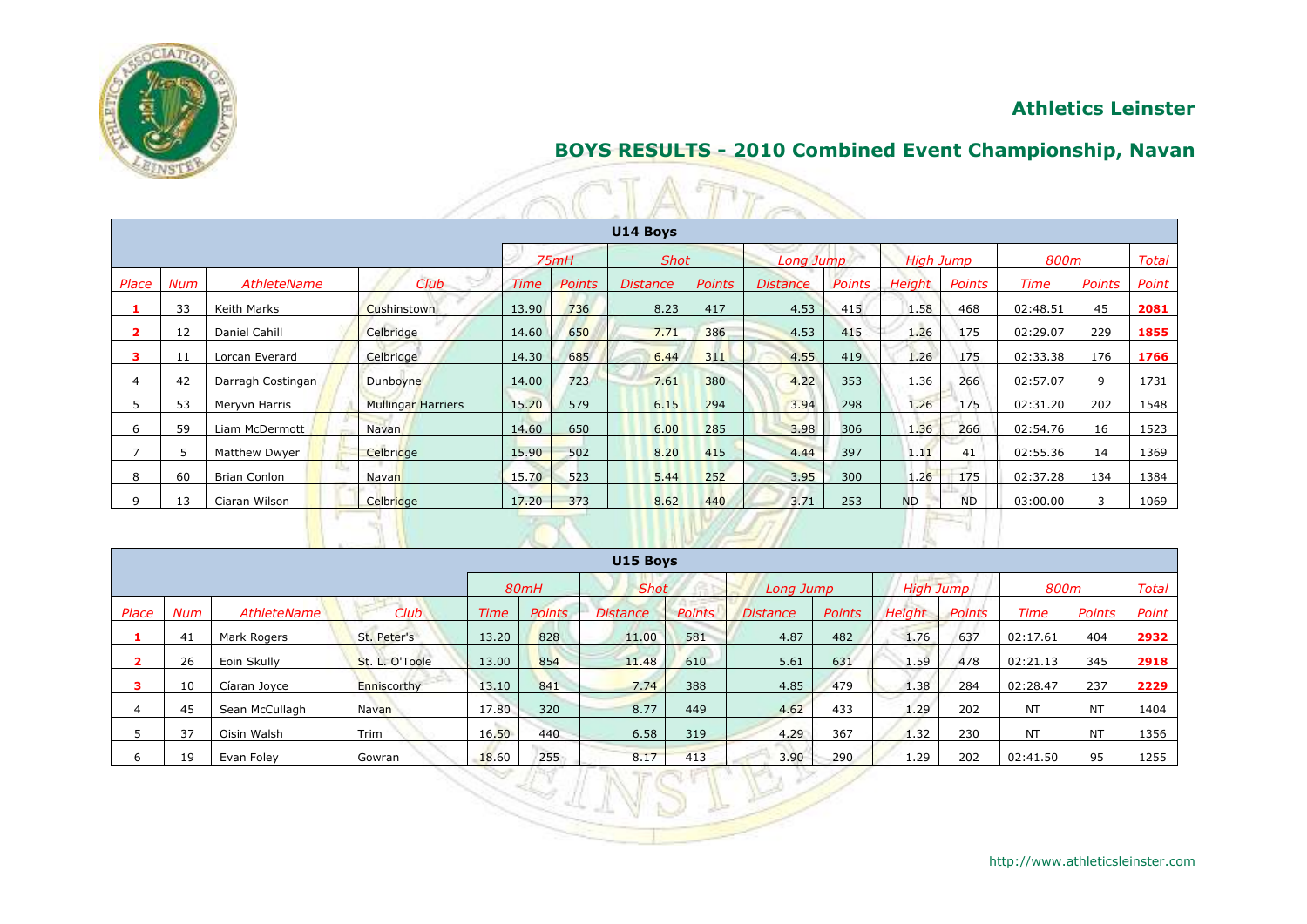

# **Athletics Leinster**

# **BOYS RESULTS - 2010 Combined Event Championship, Navan**

|              |          |                     |             |             |               |                 |               | <b>BEA</b>      |        |                  |        |             |               |              |
|--------------|----------|---------------------|-------------|-------------|---------------|-----------------|---------------|-----------------|--------|------------------|--------|-------------|---------------|--------------|
|              | U16 Boys |                     |             |             |               |                 |               |                 |        |                  |        |             |               |              |
|              |          |                     |             |             | 100mH         | <b>Shot</b>     |               | Long Jump       |        | <b>High Jump</b> |        | 800m        |               | <b>Total</b> |
| <i>Place</i> | Num      | AthleteName         | Club        | <b>Time</b> | <b>Points</b> | <b>Distance</b> | <b>Points</b> | <b>Distance</b> | Points | <b>Height</b>    | Points | <b>Time</b> | <b>Points</b> | Point        |
|              | 6        | Colin Nolan         | Enniscorthy | 15.37       | 875           | 9.01            | 463           | 6.18            | 747    | 1.57             | 459    | 02:16.20    | 429           | 2973         |
|              | ⇁        | Davin O Connor      | Enniscorthy | 15.47       | 864           | 9.28            | 479           | 5.16            | 541    | 1.36             | 266    | 02:23.17    | 313           | 2463         |
| з            | 52       | Eoghan Buggy        | St. Abbans  | 17.53       | 655           | 10.36           | 543           | 5.10            | 529    | 1.39             | 293    | 02:30.79    | 207           | 2227         |
|              | 34       | Conor Falkner       | Dunleer     | 18.82       | 539           | 8.27            | 419           | 4.96            | 500    | 1.60             | 487    | 02:44.97    | 68            | 2013         |
|              | 20       | Alberic Plettenberg | Gowran      | 19.6        | 474           | 9.08            | 467           | 4.09            | 328    | 1.27             | 184    | 03:00.00    |               | 1456         |
|              |          |                     |             |             |               |                 |               |                 |        | <b>DATE LINE</b> |        |             |               |              |

|                                     | U17 Boys |                     |  |             |            |                 |               |                 |           |               |            |            |            |            |              |
|-------------------------------------|----------|---------------------|--|-------------|------------|-----------------|---------------|-----------------|-----------|---------------|------------|------------|------------|------------|--------------|
|                                     |          |                     |  |             | 200m       |                 | <b>Shot</b>   |                 | Long Jump |               | High Jump  |            | 1000m      |            | <b>Total</b> |
| Place<br>AthleteName<br>Num<br>Club |          |                     |  | <b>Time</b> | Points     | <i>Distance</i> | <i>Points</i> | <b>Distance</b> | Points    | <b>Height</b> | Points     | Time       | Points     | Point      |              |
|                                     | 49       | Conor Daly          |  | St. Abbans  | 23.82      | 711             | 9.90          | 516             | 5.94      | 698           | 1.79       | 665        | 03:15.57   | 212        | 2802         |
|                                     | 48       | Denis Brophy        |  | St. Abbans  | 24.71      | 611             | 9.24          | 477             | 5.67      | 644           | 1.50       | 394        | 03:22.01   | 155        | 2281         |
|                                     | 22       | Padriag O Drisceoil |  | D.M.P.      | 24.33      | 653             | 8.37          | 425             | 5.53      | 615           | 1.47       | 367        | 03:16.20   | 206        | 2266         |
|                                     | 8        | Kalemn Mahon        |  | Enniscorthy | 26.14      | 466             | 8.15          | 412             | 5.31      | 571           | 1.53       | 422        | 03:11.17   | 256        | 2127         |
|                                     | 38       | Shane Austin        |  | <b>Trim</b> | <b>DNF</b> | <b>DNF</b>      | 8.91          | 457             | 4.60      | 429           | <b>DNS</b> | <b>DNS</b> | <b>DNS</b> | <b>DNS</b> | 886          |